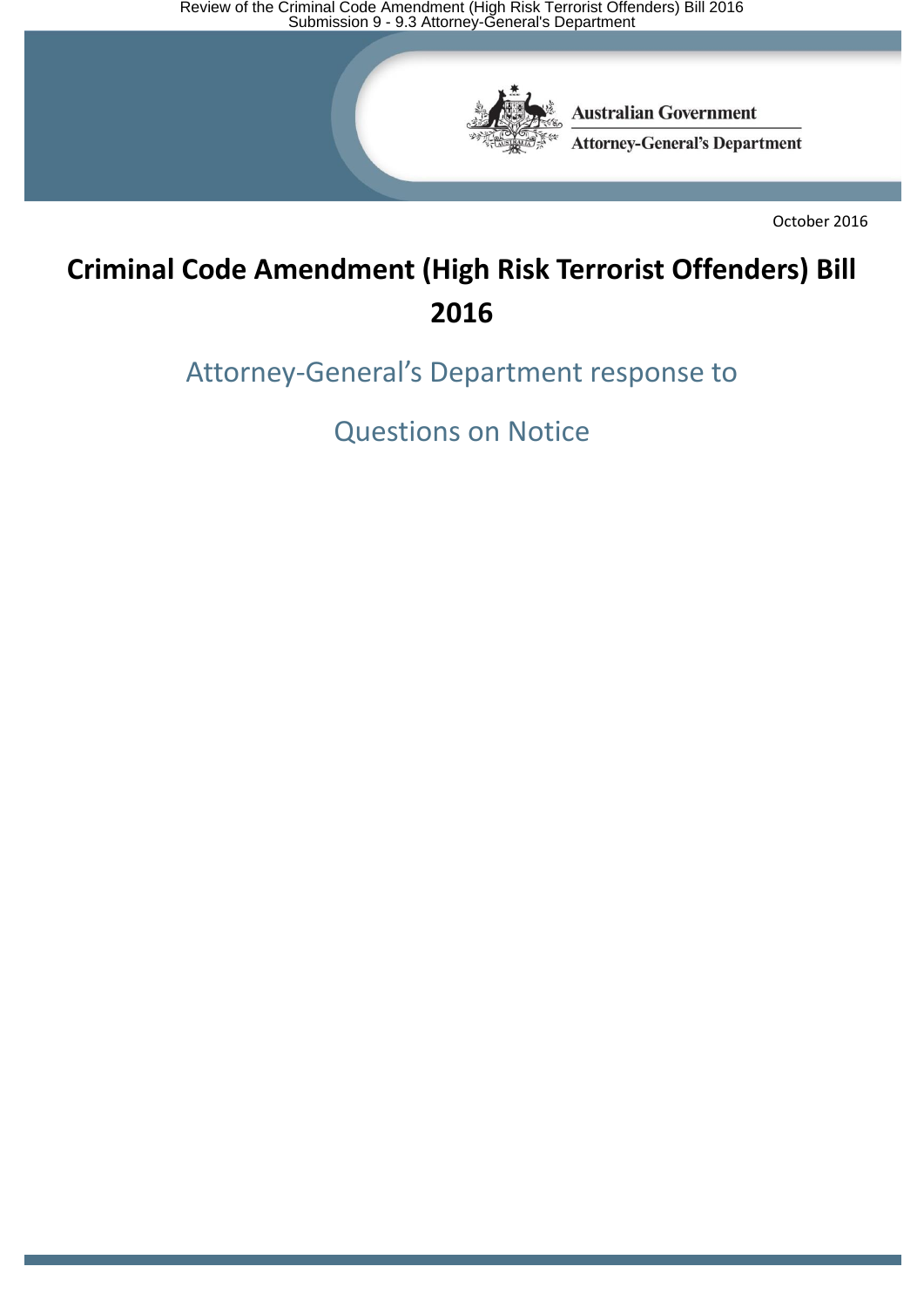On 19 October 2016, the department provided the Committee with a response to questions on notice marked with an asterisk received from the Parliamentary Joint Committee on Intelligence and Security Secretariat on 17 October 2016.

This document responds to the remaining questions on notice.

- **1. Limits on indefinite detention**
	- **(a) Should the bill stipulate a maximum number of continuing detention orders that can be made in relation to each detainee, and how could this be determined?**
	- **(b) Should there be a maximum total number of years for successive continuing detention orders, and how could this be determined**? ANSWER:

The maximum duration of a continuing detention order is three years. At the expiry of that period, a further application can be made and the court will need to consider whether it is satisfied to a high degree of probability, on the basis of admissible evidence, that the offender poses an unacceptable risk of committing a serious Part 5.3 offence if the offender is released into the community and that there is no other less restrictive measure that would be effective in preventing the unacceptable risk.

If a court is satisfied that this test is met, it is appropriate for the offender to continue to be detained in order ensure the safety and protection of the community, regardless of how many previous continuing detention orders have been made in relation to that offender.

# **(c) Is there any evidence that the imposition of a continuing detention orders will lead to deradicalisation of the offender or are successive orders inevitable**? ANSWER:

The department is not aware of any specific evidence that continuing detention orders would lead to de-radicalisation. However, the scheme is expected to promote community safety by ensuring terrorist offenders remain in detention until a point at which they no longer pose an unacceptable risk of committing a serious Part 5.3 offence.

It is expected that the proposed scheme will act as a deterrent factor for those individuals who would seek to engage in terrorist-related conduct in Australia as well as those individuals who are currently imprisoned for terrorism offences.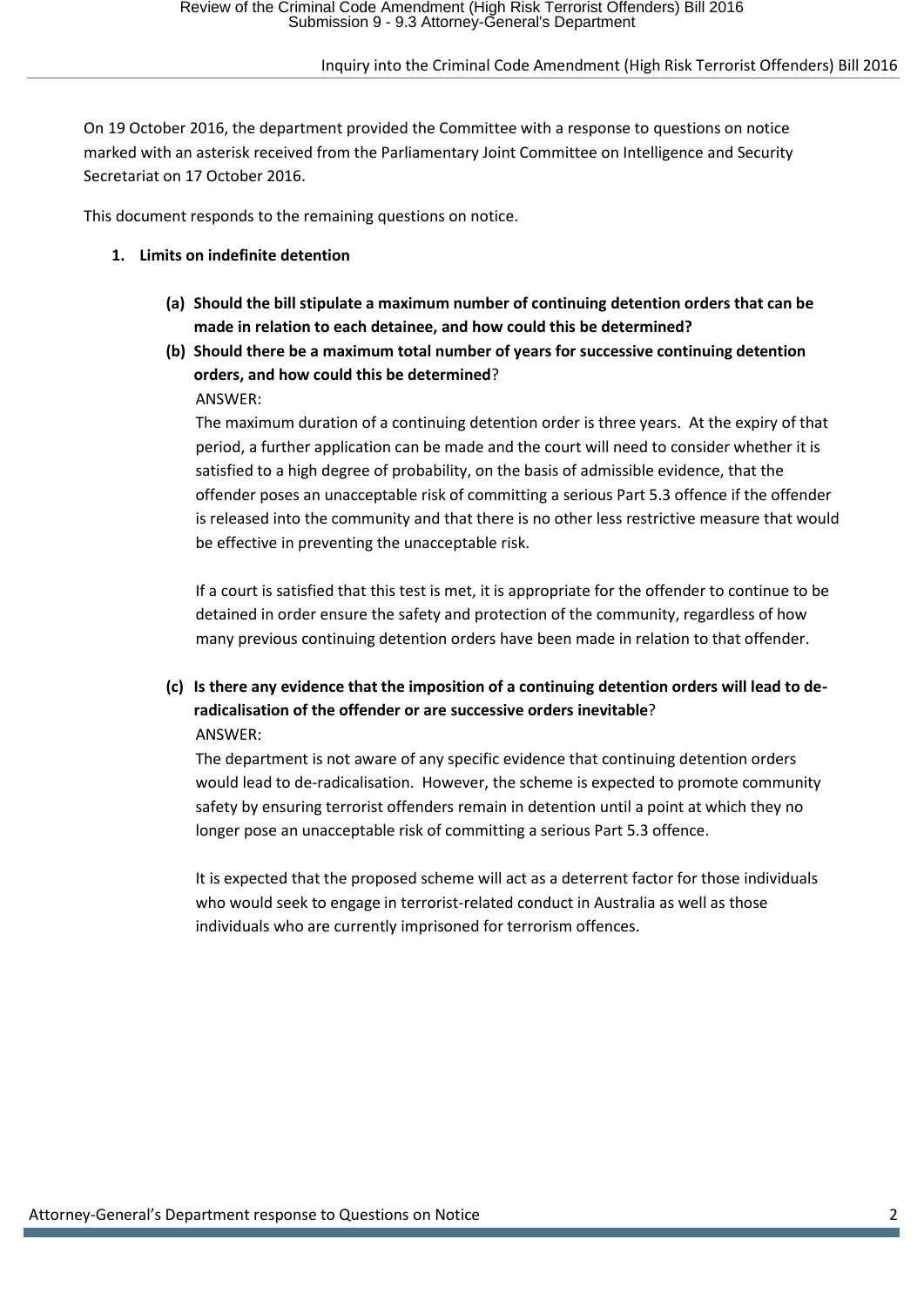**(d) The UK extended determinate sentence framework caps the total prison term and extension period by providing that the combined total of the prison terms and extension period cannot be more than the maximum sentence for the offence committed. Could a similar limitation be used for this bill?**

ANSWER:

A court will re-assess an offender's risk each time a further order is sought (a continuing detention order cannot be in force for a period longer than three years). If a court still considers that a person poses an unacceptable risk, it is appropriate to continue to detain that person under this regime.

#### **3. Housing of offenders**

**(a) The bill provides that persons subject to continuing detention orders are to be detained in prison and that there is a series of circumstances in which they may be detained in the same area or unit as those prisoners serving criminal sentences. How can the bill better ensure that detainees serving continuing detention orders are not incarcerated within the same prison regime as those serving criminal sentences?** ANSWER:

The Department refers the Committee to pages 12 and 13 of the Attorney-General's Department submission and:

- section 105A.4 of the Bill that provides for the treatment of a terrorist offender in a prison under a continuing detention order including a requirement at subsection 105A.4(2) to house the offender separately from sentenced prisoners unless one of the exceptions applies, and
- section 105A.21 of the Bill that provides for the Attorney-General to make arrangements with states and territories for the detention of terrorist offenders in relation to who a continuing detention order is in force.

The Commonwealth has convened an Implementation Working Group with legal, corrections and law enforcement representatives from each jurisdiction to progress all outstanding issues relating to implementation of the proposed post sentence preventative detention scheme including housing arrangements.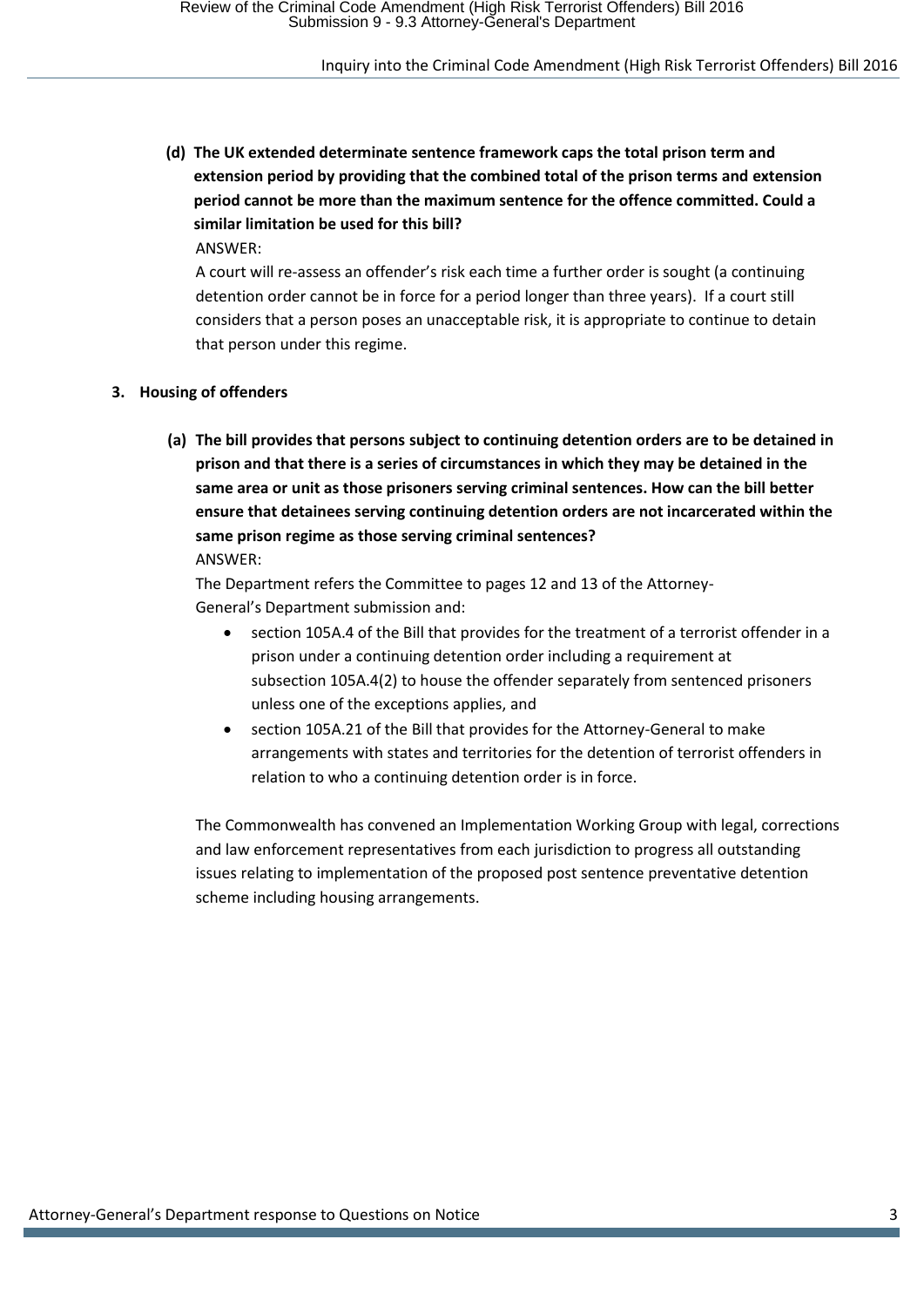**(b) If detainees that are serving their continued detention are held in the same facilities under the same conditions as detainees serving their original sentences, does this make it more difficult to contend that the imprisonment is not 'punishment' and thus in breach of Article 14(7) of the ICCPR?**

ANSWER:

As noted in the Explanatory Memorandum at paragraph 47, subject to certain exceptions (related to the management of the prison, the safety of others and the offender's preferences), terrorist offenders detained in prison under a continuing detention order or interim detention order must be treated in a way that is appropriate to their status as persons who are not serving a sentence of imprisonment and must not be accommodated or detained in the same area or unit of a prison as persons serving sentences of imprisonment.

The continued detention of a terrorist offender under the proposed scheme does not constitute additional punishment for their prior offending – the continued detention is protective, based on the risk the person presents to the community at the end of their custodial sentence.

#### **4. Rehabilitation**

**(a) How do the State and Territory prison systems currently facilitate de-radicalisation and rehabilitation of terrorist offenders?** ANSWER:

Corrections Victoria and Corrections New South Wales provide inmates with access to prison based programs which aim to disengage individuals from advocating or using violence to further their goals or beliefs.

Jurisdictions other than Victoria and New South Wales have a range of general rehabilitation programs, which are not specifically tailored to violent extremist offenders.

# **(b) Is continuing detention likely to have a counter-productive radicalising effect on the offender and his or her community due to the perceived injustice of the process?** ANSWER:

Continuing detention orders are not expected to further radicalise offenders who are subject to the scheme. While perceptions of injustice can fuel grievance, particularly in the early stages of radicalisation to violence, individuals who fall within the scope of the scheme are already radicalised to violent extremism.

The Commonwealth will continue to engage with the community to address any perceptions of injustice about the regime.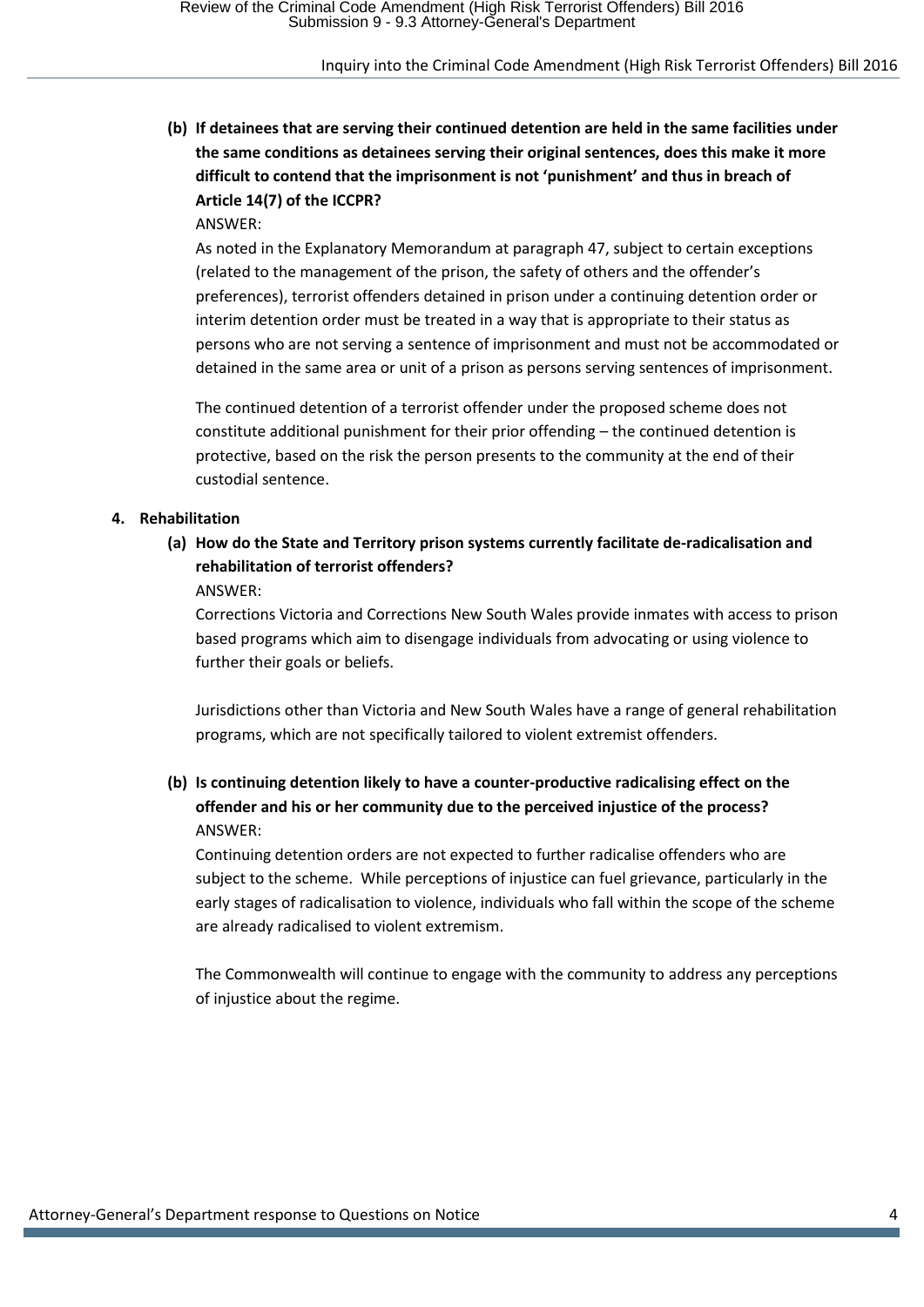### **(c) If the Court must consider the willingness of offenders to participate in rehabilitation programs, does this imply an obligation on the prison system to provide those programs?**  ANSWER:

When making a continuing detention order, subsection 105A.8(e) requires the court to have regard to any treatment or rehabilitation programs in which the offender has had an opportunity to participate and the level of the offender's participation in any such programs.

As noted in the response to 4(a), rehabilitation programs are already available in all jurisdictions, and NSW and Victoria have specific programs targeted to violent extremism.

### **(d) Should the bill be amended to ensure the availability of rehabilitation programs to offenders that may be subject to the continuing detention order regime?** ANSWER:

This is not required. The court is not required to make a negative inference if the offender has not had an opportunity to participate in a relevant rehabilitation program.

# **(e) What research is currently being undertaken to improve the effectiveness of these programs?**

#### ANSWER:

Prisons and corrective services are a state and territory responsibility, underpinned by support of the Australian Government for research, training and pilot programs to manage the particular risks and challenges of terrorist offenders and / or of further radicalisation in prisons. For example, Australian Government funding (provided through the CVE subcommittee (CVESC) of the Australia-New Zealand Counter Terrorism Committee) is supporting states and territories to deliver the Radicalisation and Extremism Awareness Program (REAP). REAP assists corrections staff to recognise and report indicators of radicalisation to violent extremism. In 2016-17, CVESC will fund a review and update of the REAP to ensure it reflects the current threat environment.

CVESC is also funding a Corrective Services NSW pilot for the Proactive Integrated Support Model (PRISM – a disengagement model that aims to target inmates who are at risk of radicalisation) and has previously funded the first four years of a prisons-based program in Victoria. Best practice and learnings are shared through a prisons working group under the CVESC. The prisons working group also draws on domestic and international research, some of which has been mentioned in submissions to the PJCIS.

The success of disengagement programs can be difficult to quantify. As with other areas of anti-social and criminal activity, there is no guarantee that prison based disengagement programs will work in every case. Success requires behavioural change and an acknowledgement by the individual that violent extremist activity is not the appropriate solution to their grievances. Some individuals will continue to actively engage, promote or support extremist activity. However, some participants for existing intervention and rehabilitation programs have successfully altered their behaviour.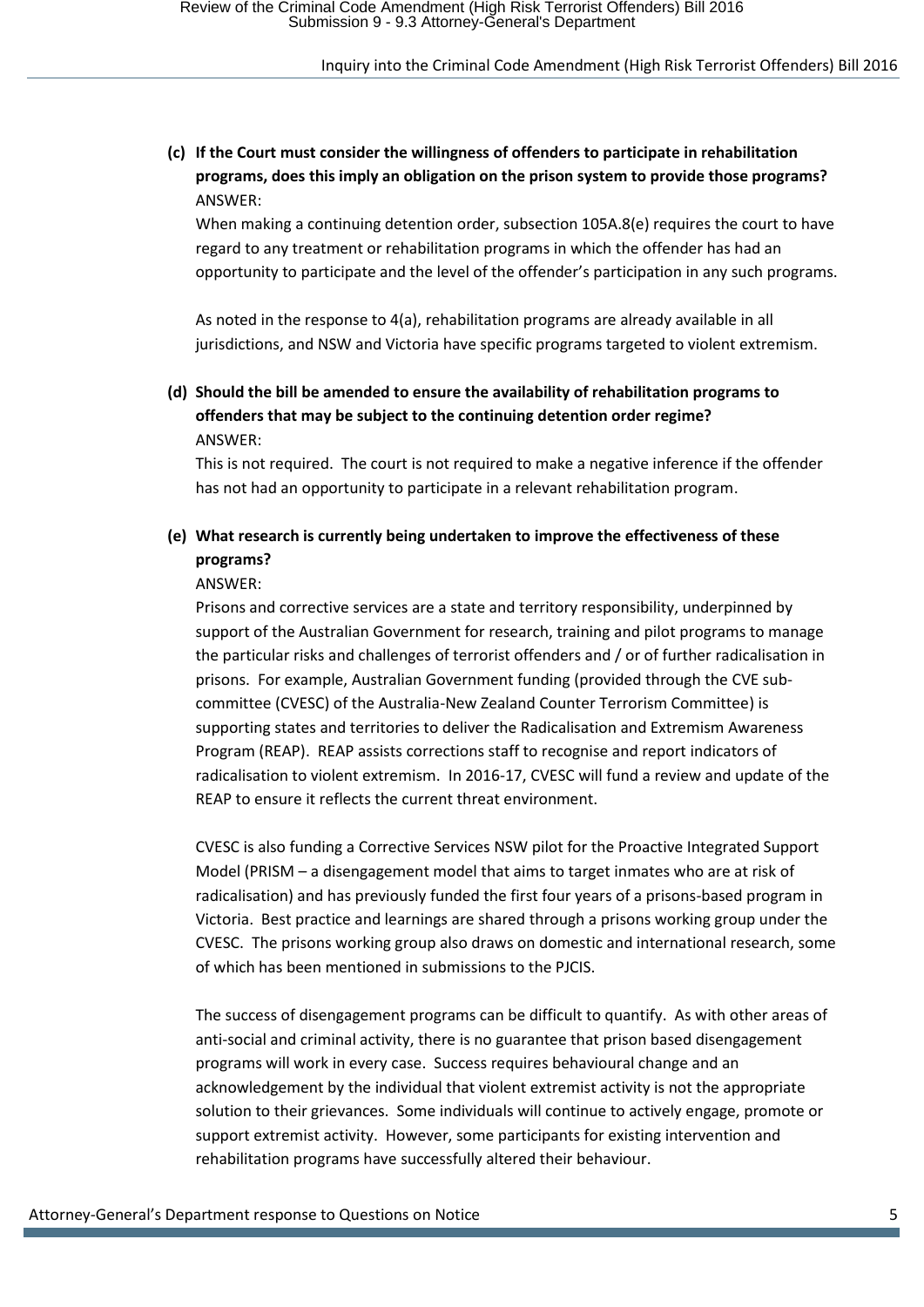Further consideration of rehabilitation programs for possible offenders under the proposed post-detention regime is being undertaken by the Implementation Working Group.

# **(f) Is this research being sufficiently funded?**

ANSWER:

The PRISM pilot will be externally evaluated using project funding provided by CVESC.

Other funding requirements to support implementation will be considered by the Implementation Working Group.

# **(g) Should the Commonwealth, States and Territories fund rehabilitation programs for detainees?**

ANSWER:

Violent extremism is a complex issue which all Australian governments are working together to address.

As stated in the response to question 4(e), through the CVESC the Australian Government is supporting states and territories to deliver and update the REAP training and deliver the PRISM pilot in NSW.

# **(h) Has the Department consulted with the States and Territories on funding for rehabilitation programs for detainees?**

ANSWER:

The Commonwealth continues to consult with states and territories on funding and other implementation issues through the Implementation Working Group.

**(i) Should the bill require a preliminary assessment of offenders to determine an appropriate rehabilitation program?**

ANSWER:

This can be addressed administratively.

### **5. Risk assessment**

# **(a) What are the limits of risk assessment methodology?**

ANSWER:

Existing risk assessment tools for violent extremism are based on structured professional judgement. They enable professionals to integrate information in a coherent way to provide judgements about treatment options.

**(b) What are the criticisms of predictive tools generally, and what are the particular criticisms in relation to predicting the future behaviour of terrorism offenders?** ANSWER:

There are no actuarial risk assessment tools available in relation to predicting violent extremism or future behaviour of terrorism offenders.

The Implementation Working Group will undertake further work to develop an assessment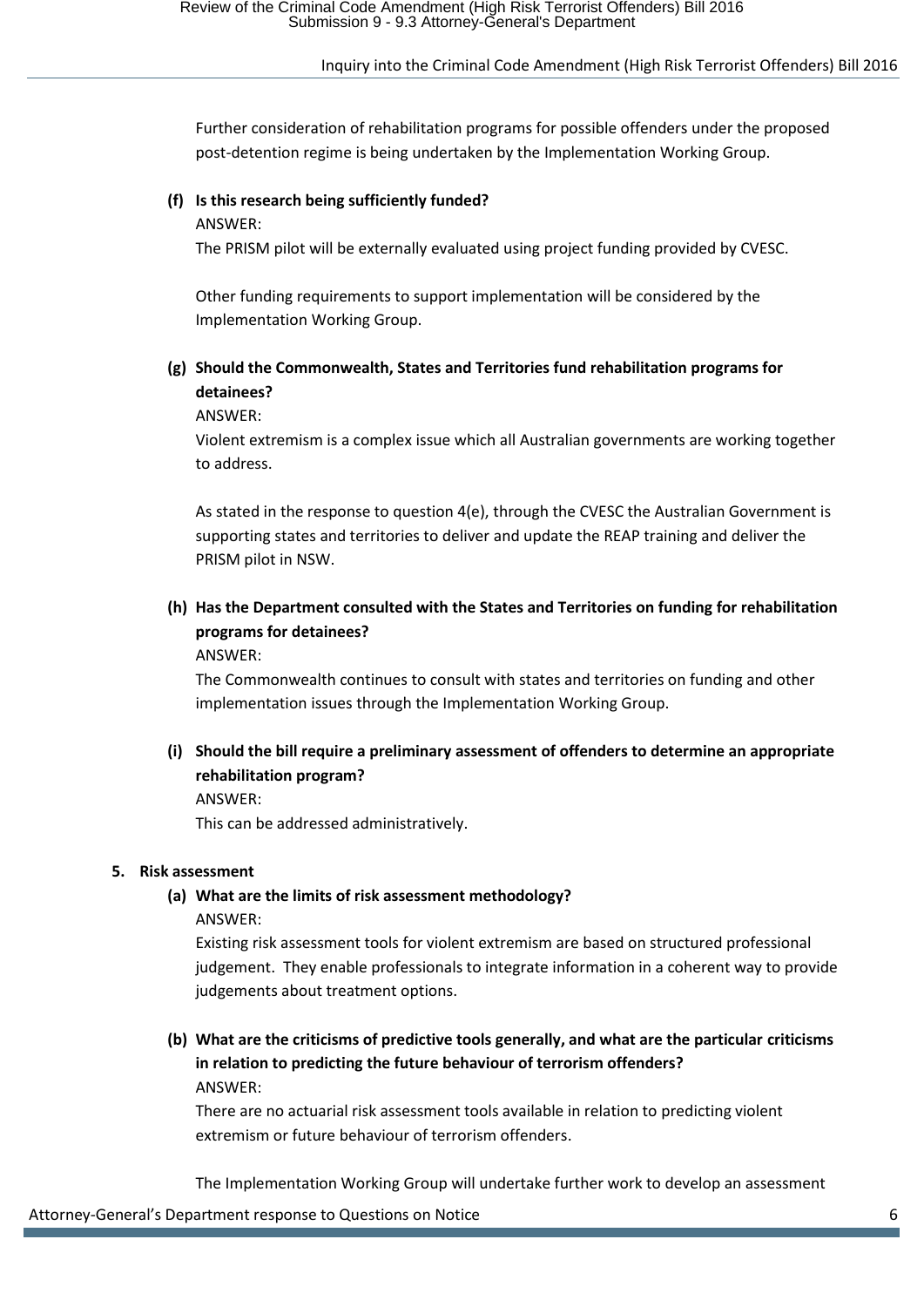tool that would be of assistance to an expert who is undertaking an assessment of an offender under the proposed regime.

# **(c) Do any predictive tools currently exist that can be used to assess risk of future behaviour of terrorism offenders?**

ANSWER:

There are several structured professional judgement tools in existence, including the Violent Extremist Risk Assessment version 2 (VERA-2), and Radar (the assessment tool used in the Governments' national CVE Intervention Program), which could potentially be used to support experts' risk assessments in relation to future offending. However, these tools could not be relied on solely in their current formats, and would either need to be modified or a new tool developed for the specific needs of this legislation.

# **(d) How long is it likely to take to develop predictive tools?**

ANSWER:

Radicalisation to violent extremism is complex and to date, all research (domestic and international) agrees that there is no single pathway. Recent research papers<sup>1</sup> have suggested that structured professional judgment tools may be more feasible and suitable for this application since they allow context to be taken into consideration and we do not yet have the volume of cases over a sufficiently long time to allow for any consideration as to whether violent extremism has a consistent underlying pathology that can be identified.

The Implementation Working Group will undertake further work to develop an assessment tool that could be of assistance to an expert who is undertaking an assessment of an offender under the proposed regime. This work will include consideration of additional research needs.

# **(e) How long is it likely to take for these tools to be validated?**

ANSWER:

This is yet to be determined as it will depend on whether an existing tool can be adapted or new research is required.

**(f) If tests are administered to people who have already served long sentences and will be aware of the purpose of the testing, does this undermine the effectiveness of the tools?** ANSWER:

Assessments will be carried out with knowledge that some offenders may feign compliance. Relevant experts will have access to other information sources that can help them to assess the validity of their assessments.

**<sup>.</sup>** 1 John Monahan, "The Individual Risk Assessment of Terrorism," *Psychology, Public Policy, and Law 18*, (2012); John Monahan, "The Individual Risk Assessment of Terrorism: Recent Developments," *University of Virginia School Public Law and Legal Theory Research Paper Series 57*, (2015).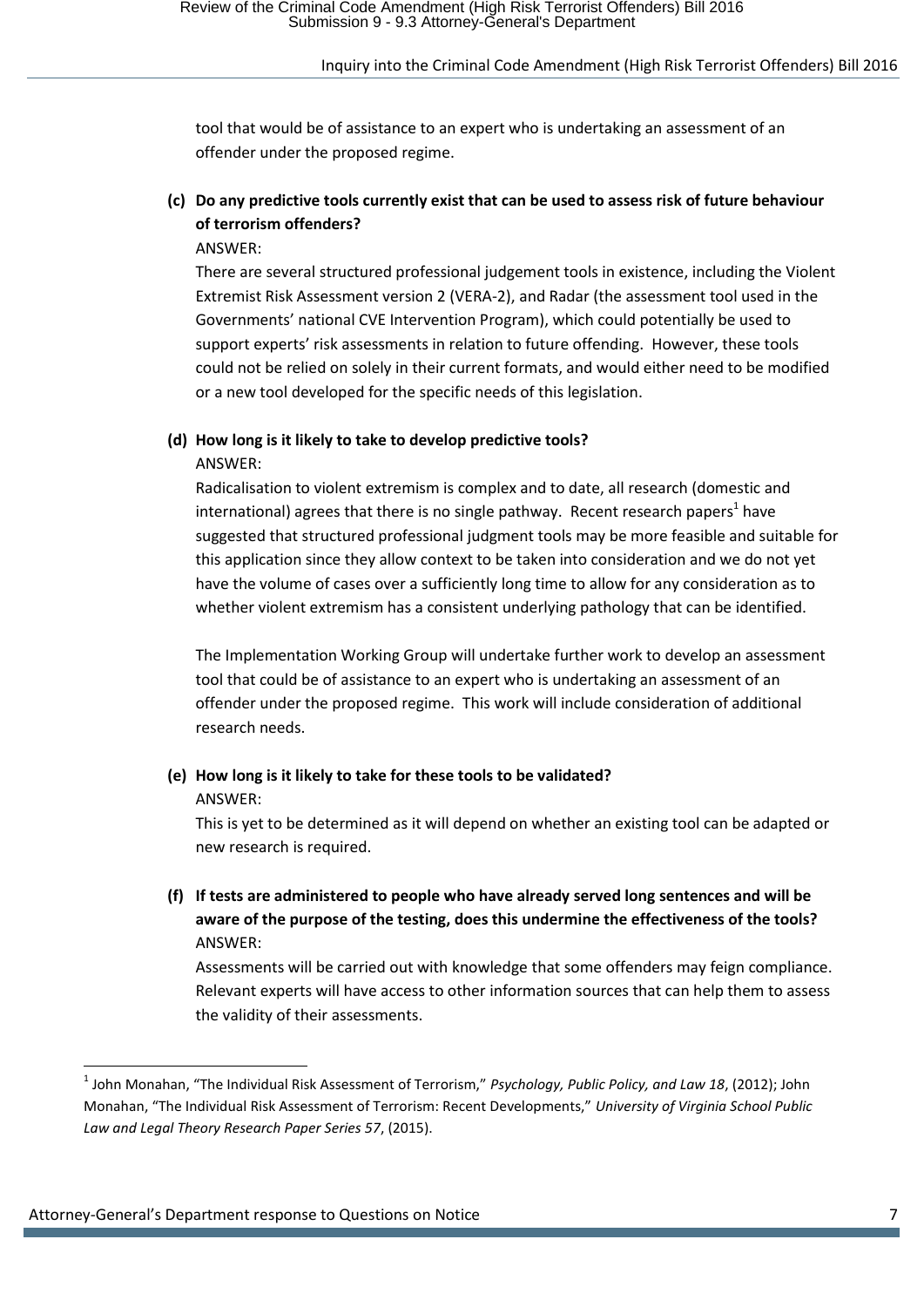# **(g) Is there a particular body of knowledge that can be drawn on to determine whether an individual continues to be radicalised or has genuinely become de-radicalised?** ANSWER:

The goal of rehabilitation programs, whether in prison, or in the community, is not to 'deradicalise' individuals, but to dissuade them from trying to achieve their goals through violence. Existing tools, such as the previously mentioned VERA-2 and Radar can support experts to determine whether an individual has disengaged from violent extremism.

# **(h) Is there an expert body of knowledge that would underpin the use of a risk assessment tool?**

ANSWER:

The appropriate expert body of knowledge would include forensic psychological or psychiatric expertise, along with experience working with individuals who have radicalised to violent extremism.

**(i) Is it likely that a tool will be developed in the near future which reliably predicts whether someone will commit a preparatory offence, such as collecting materials for possible use in a terrorist act?**

ANSWER: See response to 5(e).

# **(j) How can future dangerous behaviour be reliably predicted such that it would justify a continued detention order?**

ANSWER:

Under section 105A.7 of the Bill, the Attorney-General bears the onus of satisfying the Court to a high degree of probability, on the basis of admissible evidence, that the offender poses an unacceptable risk of committing a serious Part 5.3 offence if the offender is released into the community, and that there is no other less restrictive measure that would be effective in preventing the unacceptable risk.

- **(k) Have the States and Territories been consulted on the proposed measures regarding the appointment and assessment by relevant expert provisions to ensure the accuracy and efficacy of the proposed risk assessment methodology?** ANSWER: Yes.
- **(l) Is there any precedent for using a predictive psychological tool for preventative detention for terrorist offences?** ANSWER: The department is not aware of any precedents.
- **6. Experts**
	- **(a) Are there any experts in Australia qualified to give evidence on an application for a continuing detention order?** ANSWER:

Attorney-General's Department response to Questions on Notice 8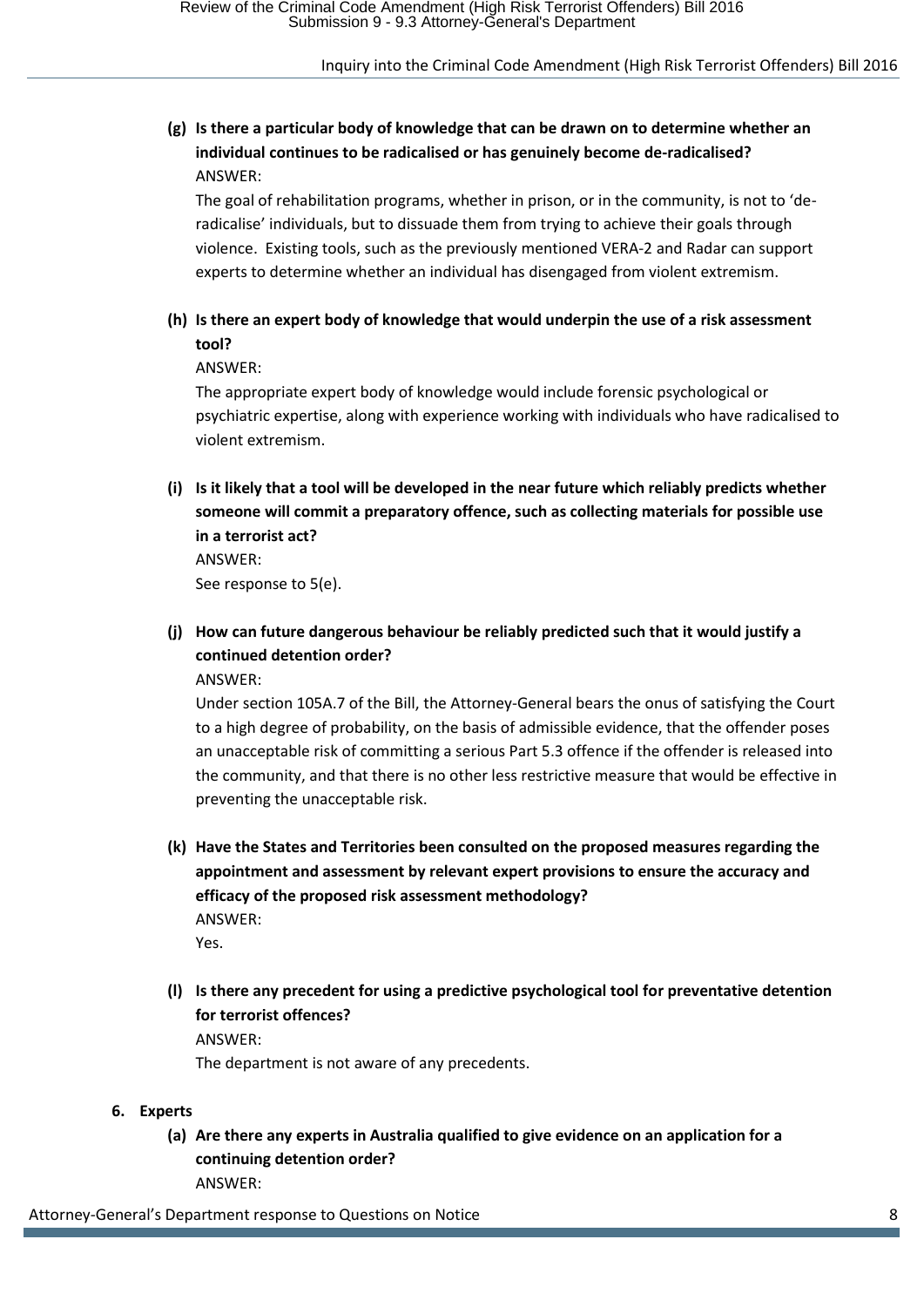Appropriately qualified experts currently exist within Australia.

# **(b) What are their names?**

ANSWER:

It is not appropriate to provide names of potential experts.

# **(c) What qualifications should be held by a 'relevant expert'?**

ANSWER:

Relevant experts will ideally be forensic psychologists and psychiatrists, preferably with experience working with individuals who have radicalised to violent extremism.

# **(d) How can the bill be amended to ensure that Courts are not put in an inappropriate position of appointing an expert and then having to rule on objections to the expertise of that expert?**

ANSWER:

It is anticipated that a court would be provided with a list of suitable experts, enabling either or both parties to nominate a suitable expert, subject to the court's approval.

It is not suggested that the court would appoint experts independently of the parties, only that the court should ultimately appoint the expert for the purposes of the proceeding. Both parties will be able to challenge the status of the relevant expert in the normal fashion.

# **(e) Why does the bill include 'any other person registered as a medical practitioner under a law of a State or Territory' in the definition of 'relevant expert'?** ANSWER:

Section 105A.2 of the Bill defines 'relevant expert' for the purpose of conducting an assessment of the individual's risk. The definition includes:

- a psychiatrist defined as 'a person who is registered as a medical practitioner under a law of a State or Territory, and a fellow of the Royal Australian and New Zealand College of Psychiatrists
- a psychologist defined as 'a person registered as a psychologist under a law of a State or Territory
- a medical expert defined as 'any other person registered as a medical practitioner under a law of a State or Territory, or
- any other expert.

While it is anticipated that the preparation of an expert report will most likely involve a psychiatrist or psychologist, it is possible that a medical practitioner with alternative specialist expertise may be able to assist the court.

# **(f) Why does the bill include 'any other expert' in the definition of 'relevant expert'?** ANSWER:

As above, it is anticipated that it is likely to be a psychiatrist or psychologist who is appointed as the relevant expert, given the nature of the assessment of the individual.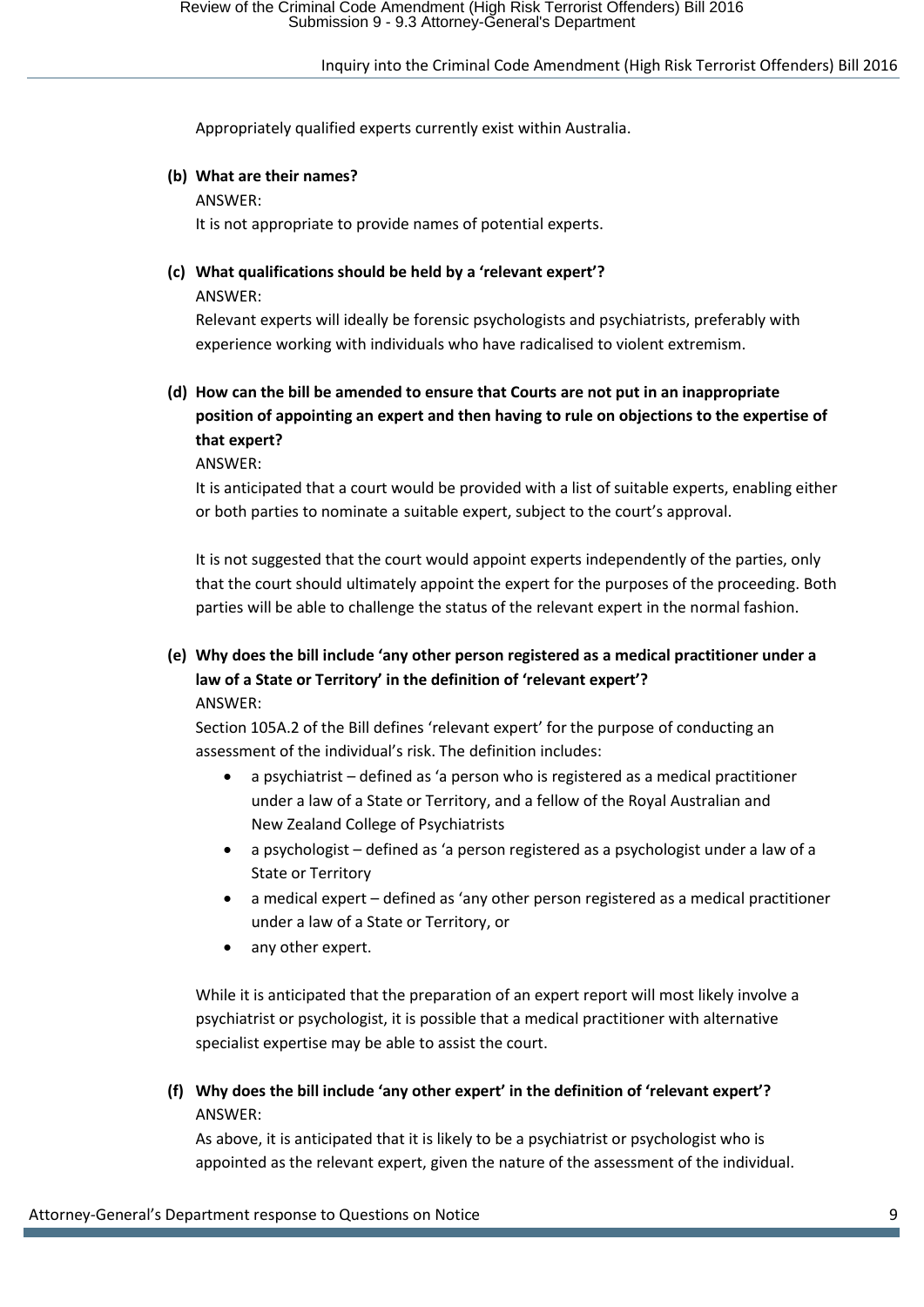However, the Bill includes 'any other expert' in the definition to provide flexibility for the parties and the court, given that it is possible there may be additional categories of expert that do not fit neatly within the scope of 'medical practitioner', 'psychiatrist' or 'psychologist'.

**(g) How will these experts make meaningful predictions based on one or more interviews of people who have already served lengthy sentences?** ANSWER:

The experts will be suitably qualified and have the necessary skills to make assessments.

# **(h) Should the Court be required to appoint two experts?**

#### ANSWER:

While some state regimes require the appointment of two experts, the Bill does not limit the number of experts a court may appoint and provides the court with discretion in this regard.

Section 105A.6 allows a court to appoint one or more relevant experts if the court believes that the matters alleged in the application would, if proved, justify making a continuing detention order in relation to the offender.

If the court considers it is appropriate to appoint two or more experts, it is able to do so.

# **(i) Should the offender have input into the appointment of the expert, or be able to appoint their own expert?**

#### ANSWER:

It is not suggested that the court would appoint experts independently of the parties, only that the court should ultimately appoint the expert for the purposes of the proceeding. Both parties will be able to challenge the status of the relevant expert in the normal fashion. Therefore, the offender will have input into the appointment of the expert or experts.

Section 105A.14 of the Bill also enables a party to a continuing detention order proceeding to adduce evidence (including by calling witnesses or producing material), or make submissions. This ensures that an offender could call their own expert to give evidence.

# **(j) Should an independent risk management body be established to accredit people for the purpose of becoming 'relevant experts' and develop best-practice risk-assessment and risk-management processes?**

#### ANSWER:

An accreditation model is not considered necessary as the court is best placed to decide on the expertise of a particular expert.

The Commonwealth has convened an Implementation Working Group with legal, corrections and law enforcement representatives from each jurisdiction to progress all outstanding issues relating to implementation of the proposed post sentence preventative detention scheme. Oversight arrangements will be considered by the Working Group.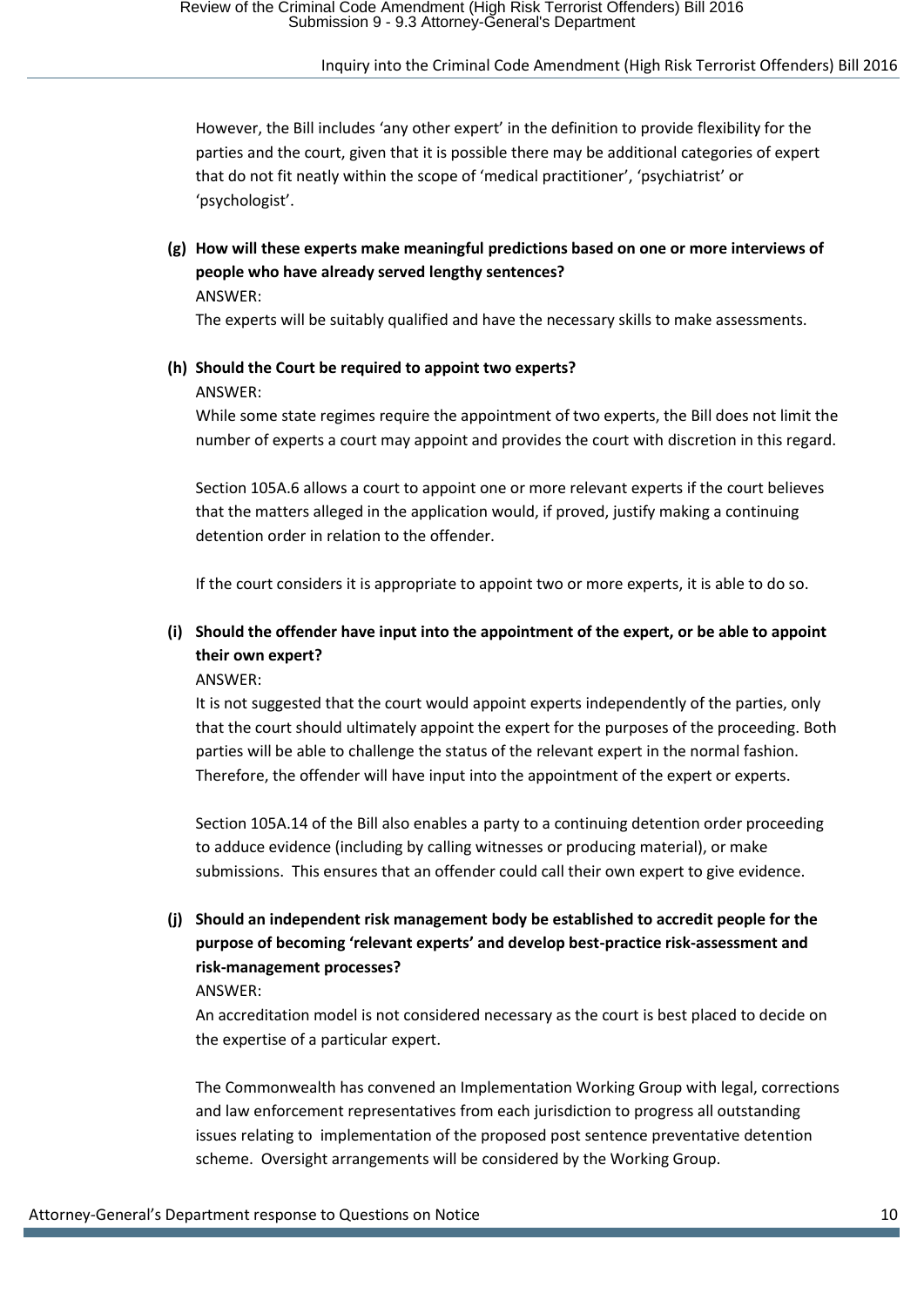# **(k) Should a new independent Office of Risk Management Monitor be established with equivalent functions to the independent risk management body?** ANSWER:

The Commonwealth has convened an Implementation Working Group with legal, corrections and law enforcement representatives from each jurisdiction to progress all outstanding issues relating to implementation of the proposed post sentence preventative detention scheme. Oversight arrangements will be considered by the Working Group.

#### **8. Constitutional validity**

- **(a) Has the Department received advice on the constitutional validity of the bill?** ANSWER: Yes.
- **(b) Who provided the advice?** ANSWER: The Australian Government Solicitor and the Solicitor-General.
- **(c) Was the Solicitor-General asked to advise on the bill?** ANSWER: Yes.
- **(d) Were counsel at the private bar asked to advise on the bill?** ANSWER: No.
- **(e) Which counsel at the private bar were asked to advise on the bill?** ANSWER: Please see response to 8(d) above.

#### **9. Scope**

**(a) What is the policy rationale for the extension of the proposed continuing detention order regime to treason offences, some of which are not 'terrorism-related offences'?** ANSWER:

The treason offences are part of a category of offences that seriously jeopardise Australia and its national security interests. They are very serious offences that attract penalties up to life imprisonment, and include conduct such as causing the death of the Sovereign or levying war against the Commonwealth.

Conduct falling under Subdivision B of Division 80 can overlap with terrorism offences, such as the offences in Part 5.3 of the Criminal Code. While not all conduct amounting to treason may constitute a terrorism offence, the conduct is closely related.

The gravity of the threat posed by acts of treason demonstrates a need to ensure that individuals who have been convicted of such offences are assessed for their ongoing threat to the community.

A continuing detention order will only be granted if the court is satisfied to a high degree of probability that the terrorist offender poses an unacceptable risk of committing a serious Part 5.3 offence if released into the community. It will not be sufficient that the Court is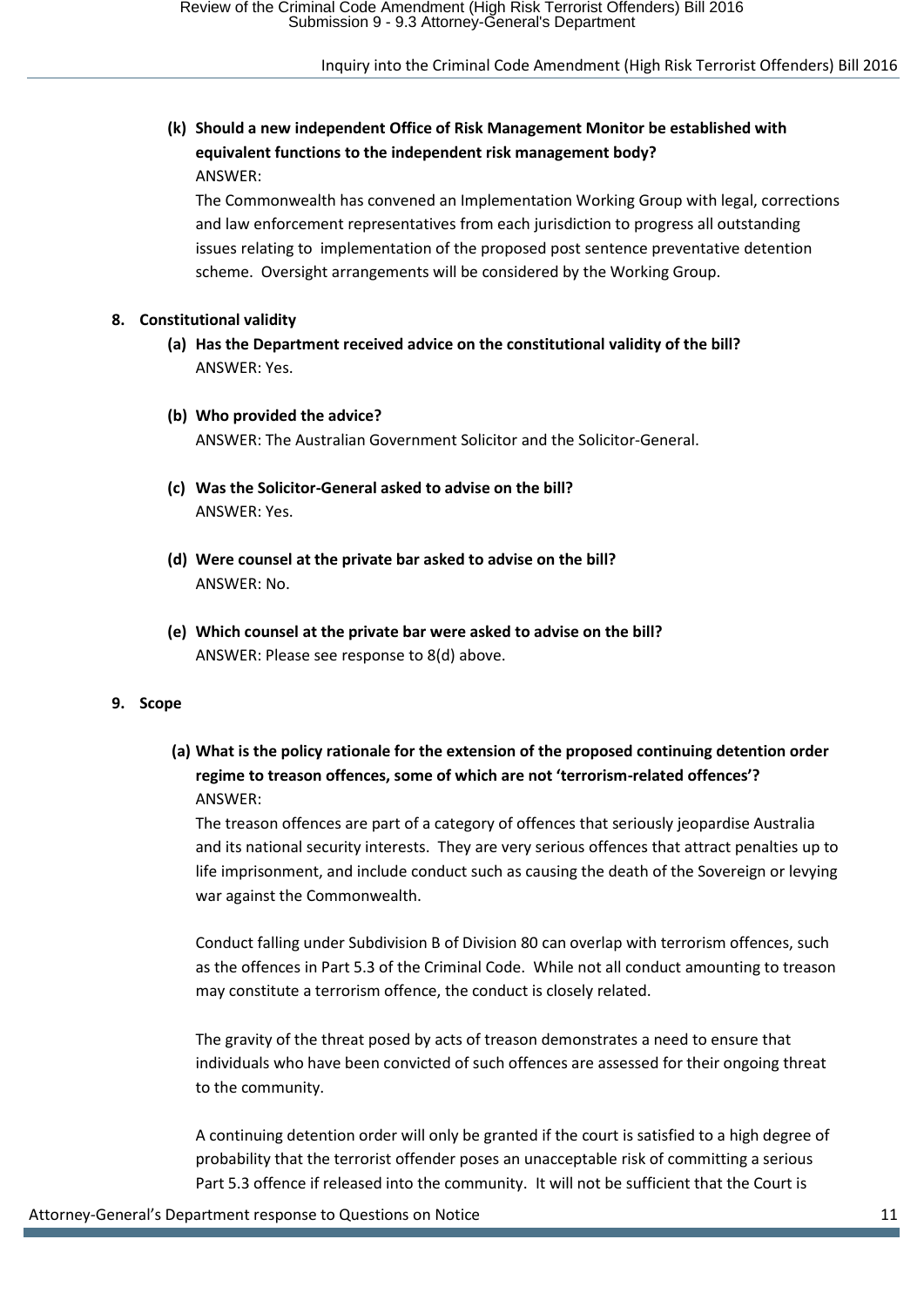satisfied to a high degree of probability that the offender will commit a treason offence if released into the community.

# **(b) Should the continuing detention order regime apply to the offence of entering or remaining in a declared area where a listed terrorist organisation is engaging in hostile activity?**

ANSWER:

The object of the declared area offence in section 119.2 of the Criminal Code is to deter Australians from travelling to areas where listed terrorist organisations are engaged in a hostile activity, unless they have a legitimate purpose to do so. The offence enables prosecution of people who intentionally enter an area in a foreign country where they know, or are aware of a substantial risk, that the Australian Government has determined that terrorist organisations are engaging in a hostile activity and the person is not able to demonstrate a sole legitimate purpose or purposes for entering, or remaining in, the area. Those who travel to a declared area without a sole legitimate purpose or purposes might engage in a hostile activity with a listed terrorist organisation. These individuals may return from a declared area with enhanced capabilities which may be employed to facilitate terrorist or other acts in Australia.

Accordingly, it is appropriate that the proposed post-sentence preventative detention scheme should apply to individuals convicted of the declared area offence. Importantly, the regime will only apply where an individual is sentenced to a period of imprisonment for the declared area offence and where it can be shown that the person poses an unacceptable risk of committing a serious Part 5.3 offence upon the expiry of their custodial sentence.

# **(e) Should the continuing detention order regime apply to the 'association with person' offence?**

#### ANSWER:

It is not appropriate to include the associating with terrorist organisations offence under section 102.8 of the Criminal Code as an offence to which the proposed post-sentence preventative detention scheme should apply. The offence in section 102.8 applies to the provision of support to the terrorist organisation as an entity, rather than with respect to the activities of the terrorist organisation, and carries a maximum penalty of three years' imprisonment. The offence is designed to address the fundamental unacceptability of the organisation.

Other offences in the Criminal Code capture more serious conduct – for example, providing support or resources to a terrorist organisation that would assist the organisation to engage in, prepare, plan, assist in or foster the doing of a terrorist act under section 102.7. This is reflected in the higher penalty for these offences in section 102.8.

On the basis that the offence under section 102.8 captures less serious forms of support to a terrorist organisation and the lower penalty that Parliament has associated with this conduct, it is not appropriate that the proposed post-sentence preventative detention scheme applies to individuals convicted of that offence.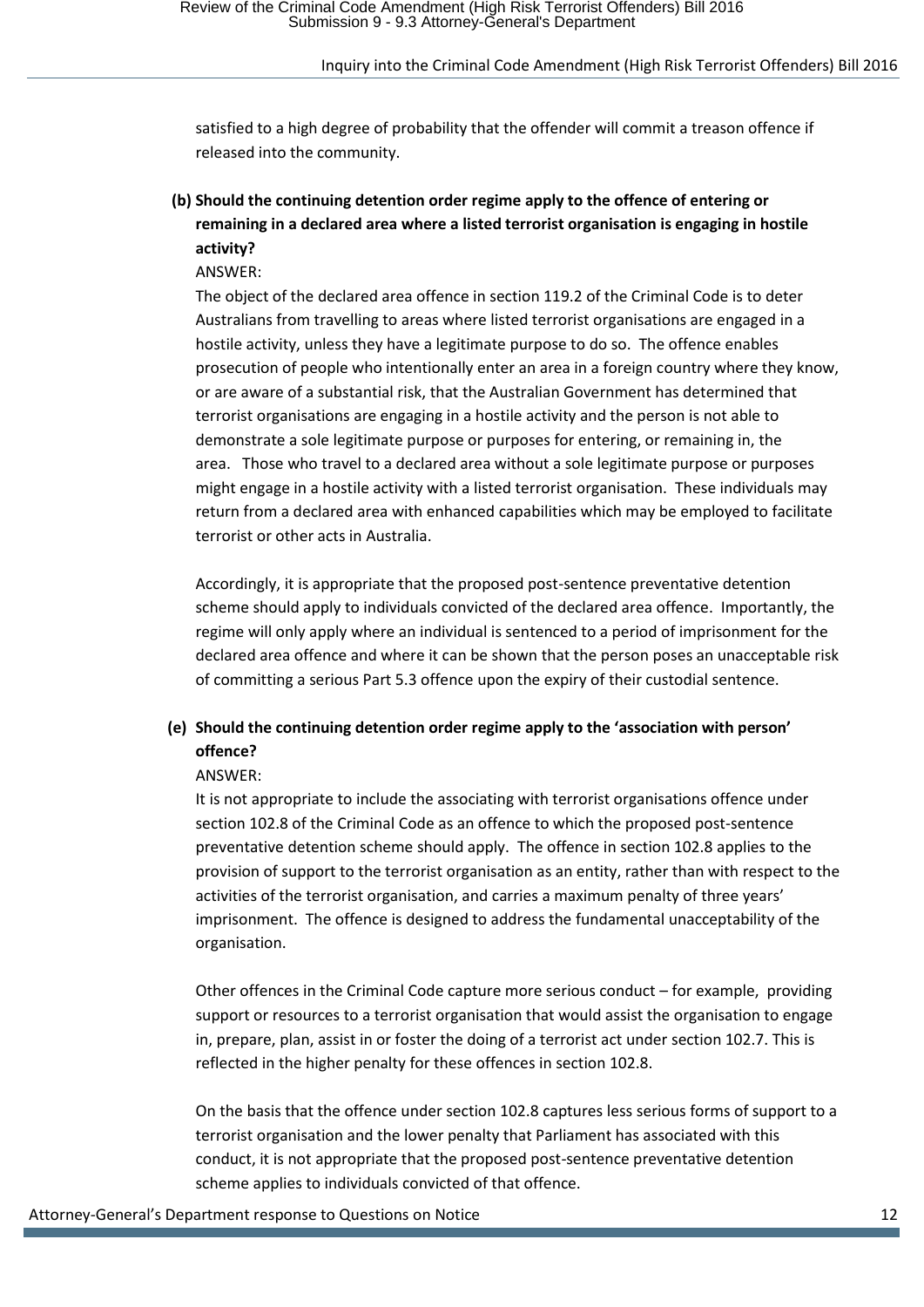#### **10. Technical legal matters**

**(a) How can the bill be amended to ensure that detainees are not subjected to double punishment for the same conduct?**

ANSWER:

The Bill does not currently provide for double punishment for the same conduct. The offender is not being tried or sentenced for their original crime for a second time, but assessed at the expiry of their sentence as to whether they pose an unacceptable risk of committing a serious terrorism offence if released into the community.

Their original offending conduct is not the determinative factor for whether or not they should be subject to a continuing detention order; it is only a qualifying factor – that is to confirm that the offender could be subject to the regime.

**(b) Should there be a provision requiring service of all the evidence to be relied on in relation to the application if the Attorney-General does not take one of the steps set out in subsection 105A.5(5) within a specific period of time?** ANSWER:

Under subsection 105A.5(4) the offender must be given a copy of the application within two business days after the application has been made. This ensures the offender understands the allegations against them at a very early stage. It operates in addition to any other applicable procedural rights in a civil proceeding.

Subsection 105A.5(4) does not require the copy of the application that goes to the offender to contain any material over which the Attorney-General may seek protective orders. For example, the Attorney-General may wish to seek suppression orders to ensure the information in the application can be protected from release to the broader public. Given the offender must be provided the application within a very short period of time, there may be insufficient time for the court to have considered the suppression order application before the continuing detention order application is provided to the offender. Subsection 105A.5(4) will enable the Attorney-General to give a redacted copy of the application to the offender until the Court has dealt with the suppression order application. However, this will not prevent any material that the Attorney-General intends to rely upon in the continuing detention order proceeding from ultimately being provided to the offender. Accordingly, the offender is expected to be provided, in a timely manner, information to be relied on in an application for a continuing detention order. Subsection 105A.5(4) will not permit 'secret evidence'.

**(c) Should an appeal to the Court of Appeal be by way of rehearing so that the Court of Appeal can re-exercise the discretion and have discretion to receive further evidence?** ANSWER:

Under subsection 105A.17(2), any appeal is to be by way of rehearing. The court of appeal will have all of the powers, functions and duties that the Supreme Court had in the continuing detention order proceedings. The court of appeal can draw inferences of fact which are not inconsistent with the findings of the Supreme Court and it may receive further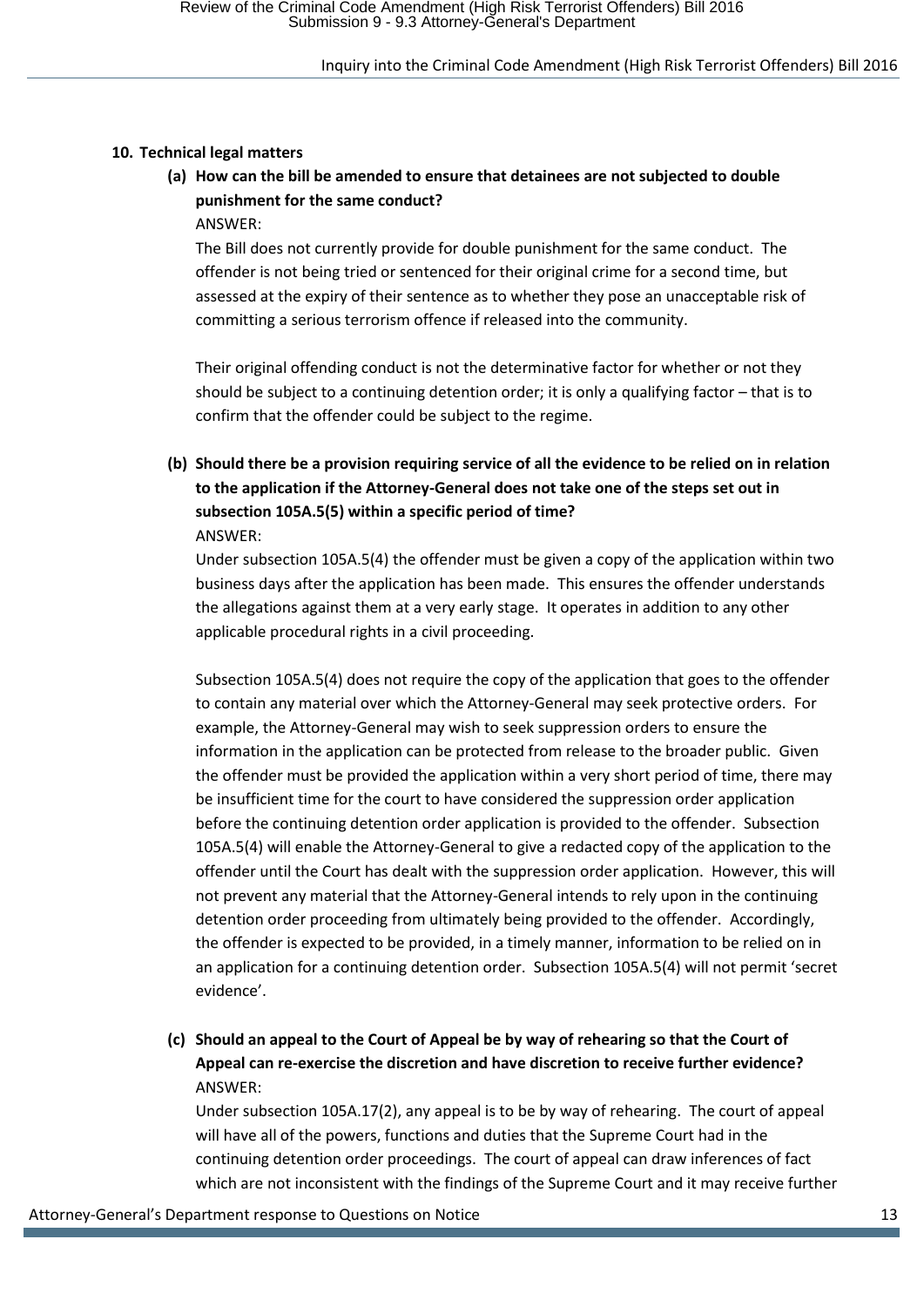evidence as to questions of fact if the court of appeal is satisfied that there are special grounds for doing so.

#### **(h) What would be suitable post-release programs for offenders?** ANSWER:

The Implementation Working Group has identified the need to consider how rehabilitation programs may need to continue into the post-release community environment, including support to family and friends that may strengthen the protective factors around an individual. Such programs would have a focus on reintegration with communities.

### **(i) Should the bill be amended to apply only to new offenders instead of having a possible retrospective application to past criminal offences?** ANSWER:

The Bill applies the post-sentence preventative detention scheme to persons convicted of terrorism offences prior to the enactment of the scheme. However, detention under a continuing detention order or interim detention order does not constitute a punishment. The continued detention of terrorist offences does not, therefore, constitute a prohibited form of retrospective punishment or the imposition of a penalty for an offence heavier than that which was applicable at the time the relevant offence was committed.

In light of this, the Bill does not need to be amended to apply to only new offenders instead of individual currently serving custodial sentences for terrorism-related offences.

#### **11. Interim Detention Orders**

**(a) Should the offender be able to challenge the making of an interim detention order**? ANSWER:

An interim detention order is a temporary measure pending the determination of the substantive application. The offender has the opportunity to challenge whether they should be subject to continuing detention through the court processes for the substantive continuing detention order.

**(b) Should a 'public interest' test be included in addition to the other matters a Court must be satisfied of before making an interim detention order?** ANSWER:

No. The threshold for granting an order implicitly requires the court to consider the public interest.

**(c) Should there be a limit on the number of successive interim detention orders that can be applied for?**

#### ANSWER:

Subsection 105A.9(6) provides that the total period of all interim detention orders made in relation to the offender before the court makes a decision on the application for the continuing detention order must not be more than three months. This provision imposes a time limit on the number of successive interim detention orders that may be granted.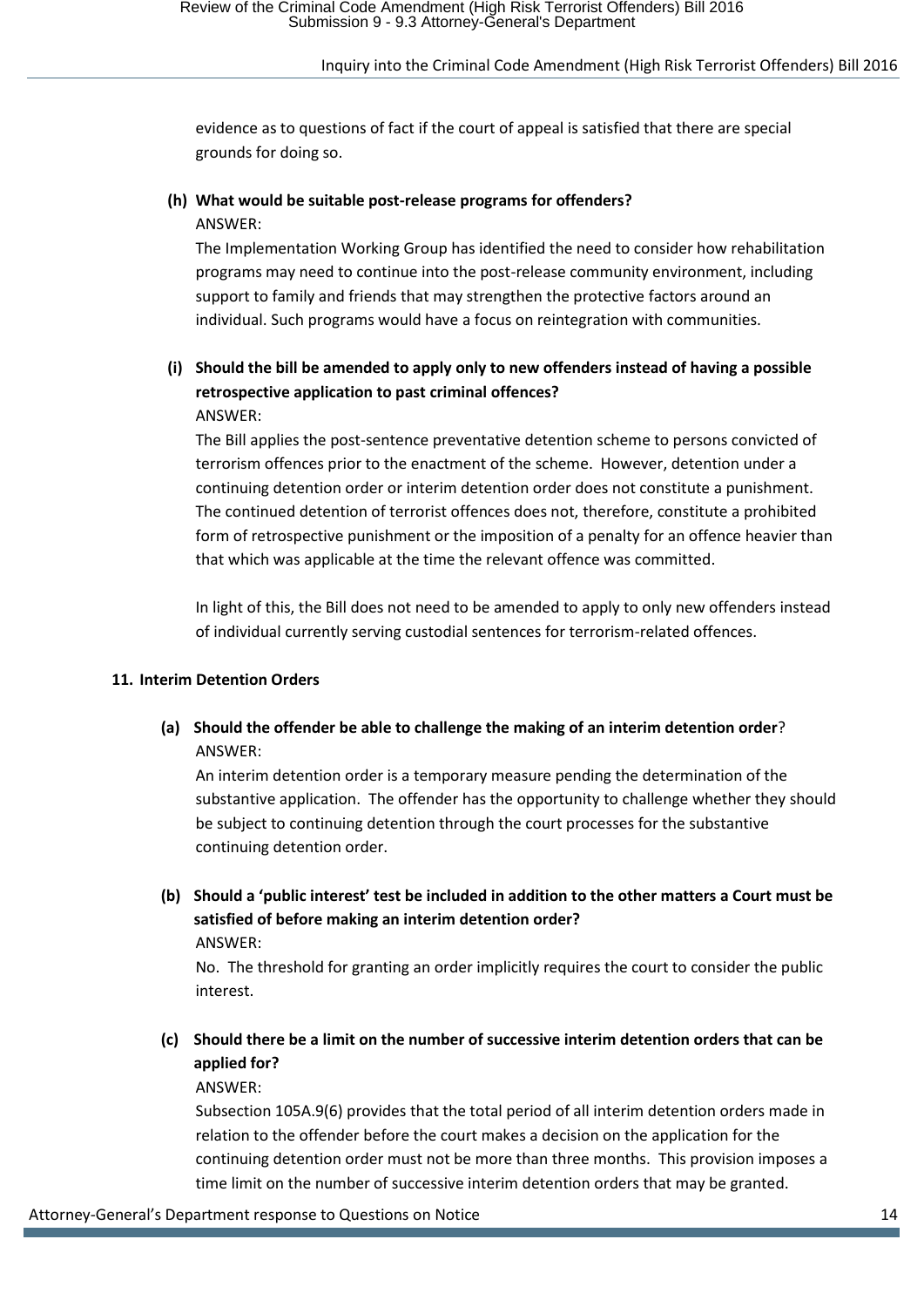### **(d) Should paragraph 105A.9(2)(a) be amended to 'will end or has ended'?** ANSWER:

The paragraph should not be amended. Section 105A.9 provides that an interim detention order can only be sought when a terrorist offender is in custody either as a result of their sentence of imprisonment or a continuing detention order or interim detention order.

If an individual is no longer in custody for the above reasons, the scheme will not apply to that individual.

#### **12. Standard of proof**

### **(a) Why is a continuing detention order considered civil rather than criminal in nature?** ANSWER:

Under the scheme there is no question of criminal guilt of an offence; it is a civil proceeding to determine whether an offender poses an unacceptable risk to community safety.

The *Crimes (High Risk Offenders) Act 2006* (NSW) and *Serious Sex Offenders (Detention and Supervision) Act 2009* (Vic) adopt a similar approach.

#### **(b) What impact does this have on the rights of the respondent?** ANSWER:

A civil proceeding provides the offender with important procedural rights that ensure they are able to properly contest an application for a continuing detention order. Importantly, the offender will be provided with all the information which the Attorney-General wishes to rely on to support a continuing detention order application.

Subdivision E of the Bill provides critical procedural protections for the offender including the application of the ordinary rules of evidence and procedure, the ability for the terrorist offender to adduce evidence and make submissions, the requirement for the court to provide reasons for decisions and the ability to appeal decisions.

# **(c) Should the bill apply criminal rules of evidence and procedure instead of civil rules?** ANSWER:

The application for a continuing detention order is a civil proceeding. It is appropriate that the rules applicable to such a proceeding are the rules of evidence and procedure for civil matters.

The Bill contains sufficient procedural safeguards to ensure that the terrorist offender may contest the evidence and the court may properly test that evidence.

**(d) Is 'beyond reasonable doubt' a better standard of proof to apply to continuing detention orders than 'a high degree of probability'?** ANSWER: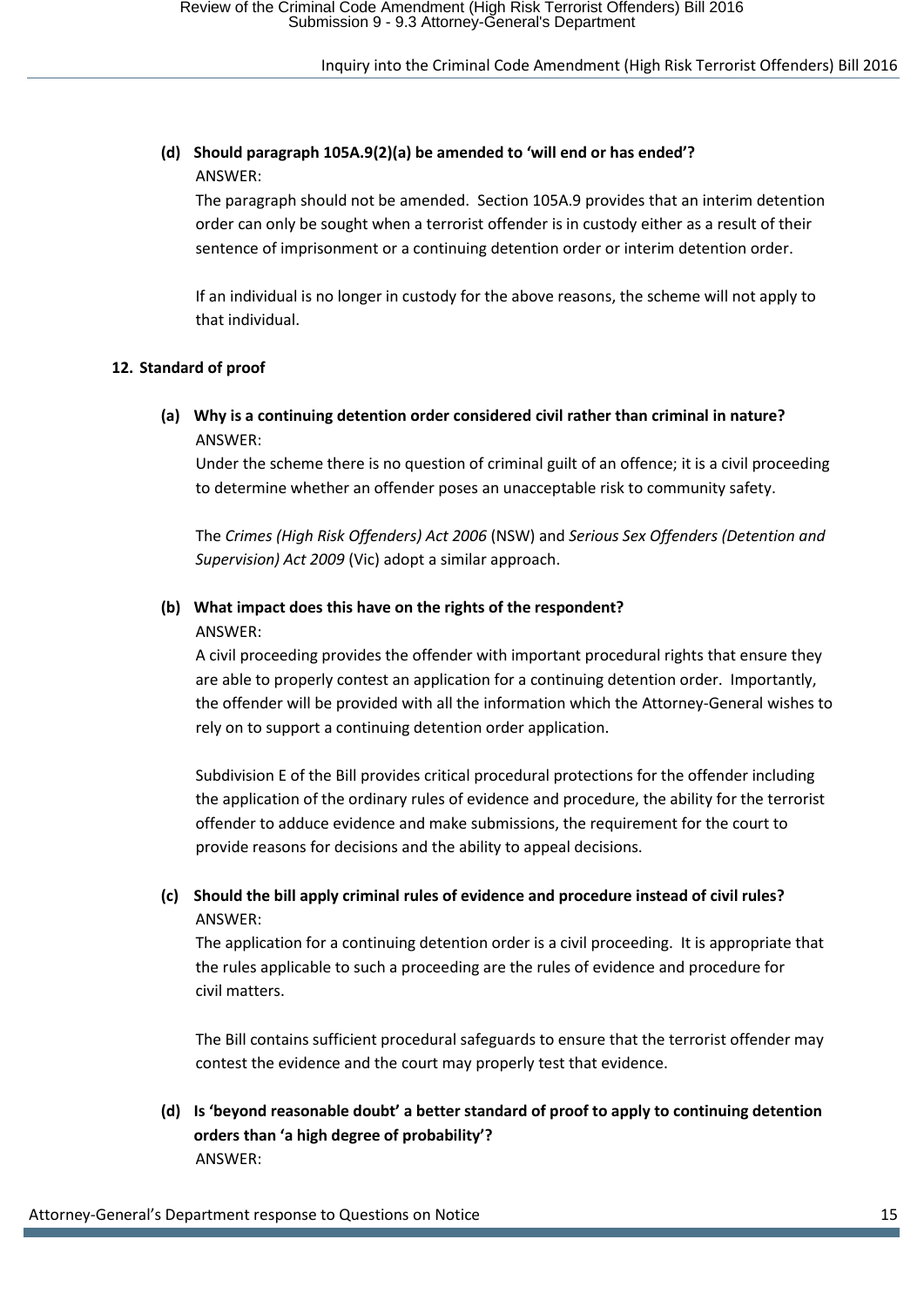The requirement that the court must be satisfied to a 'high degree of probability' is higher than the ordinary civil standard of 'more probable than not'.

In the context of the proposed post-sentence preventative detention scheme and in light of the procedural rights available to an offender, this standard strikes the right balance between protection of the community and safeguarding the rights of the individual.

### **(e) Is requiring 'reasonable grounds' to suspect that the person will engage in a terrorist act a better test than the 'unacceptable risk' test?** ANSWER:

The unacceptable risk test has been modelled on existing state regimes. There is a body of jurisprudence which has considered the use of this test within the context of high risk sex offender and violent offender matters. Unlike the 'reasonable grounds' test, 'unacceptable risk' requires the court to undertake a balancing exercise.

**(f) Should the 'unacceptable risk' test be clarified as 'more probable than not'?** ANSWER:

As noted in the answer to (e), the unacceptable risk test requires the court to undertake a balancing exercise. This would not be required with a 'more probable than not' test.

#### **13. Matters a Court must have regard to**

**(a) Should the court be required to consider the nature of the offending for which the offender was originally convicted, including its proximity to serious threats to public safety?**

ANSWER:

A court may take into account any matter it considers relevant. In particular, a court must consider the offender's criminal history and the views of the sentencing court at the time the relevant sentence of imprisonment was imposed on the offender (paragraphs  $105A.8(d)(g)$  and (h) respectively). This is likely to include a consideration of the original offending conduct.

**(b) Should the court be required to consider the fault element of the crime, as well as to the view s of any parole authority concerning the release of the offender on parole?** ANSWER:

It is unclear which crime the question is referring to. If it is to the fault element of the original offending conduct then the same answer as above in (a) would apply.

In relation to parole, the court may have regard to any matters it considers relevant. This may include the views of corrective services at the time of consideration of parole.

**(c) Should the court be required to consider the inability of the offender to test or challenge the information relied on in an application for a continuing detention order?** ANSWER: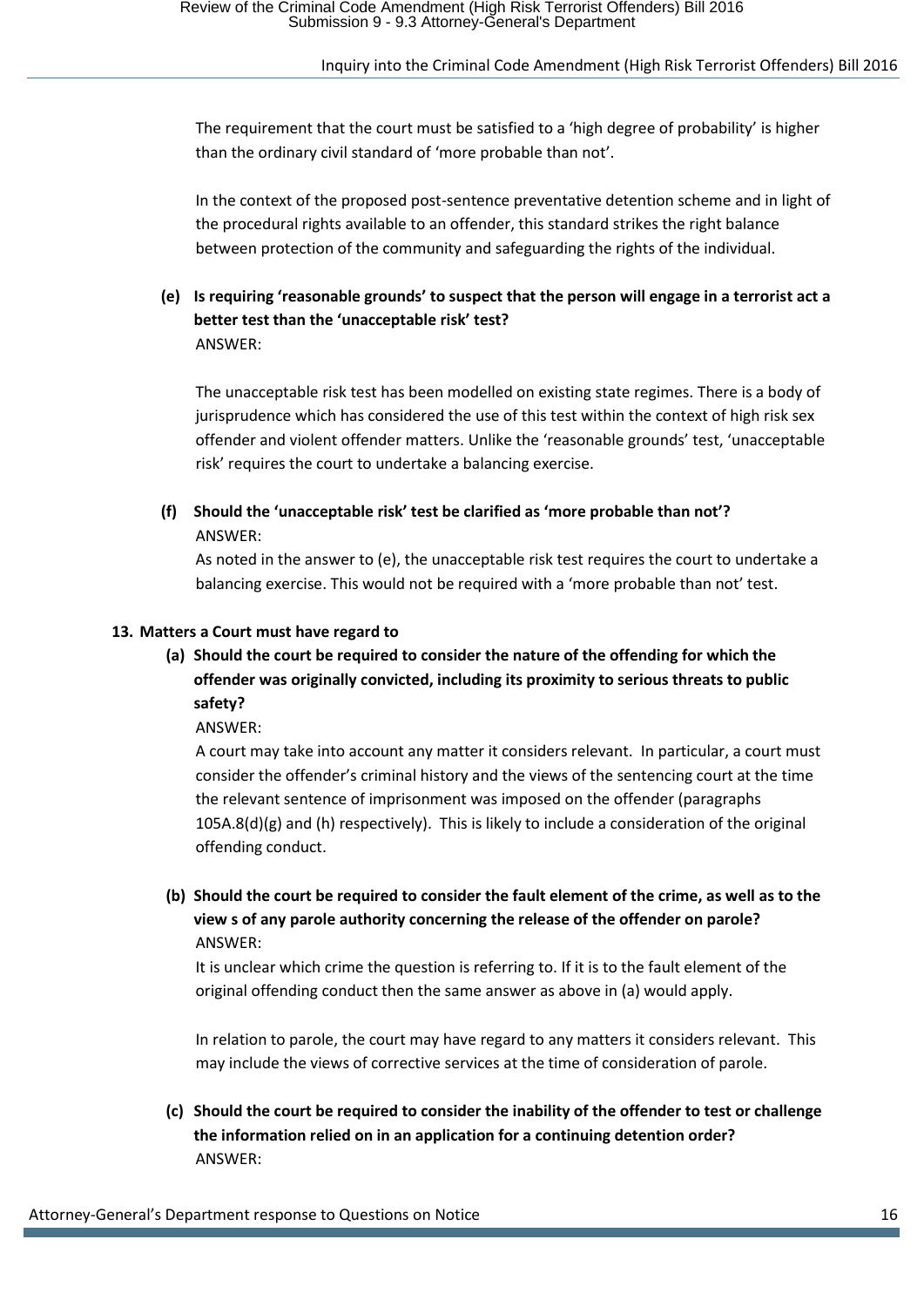An application for a continuing detention order is made on the basis of admissible evidence and the normal rules of evidence apply. The offender will have access to legal representation and will therefore be able to test or challenge the information relied on in an application in the normal way.

**(d) Should the court be required to consider the conditions under which the offender will likely be detained, including the availability of de-radicalisation or other rehabilitation programs for terrorist offenders/detainees?**

ANSWER:

When deciding an application, the court is not restricted in relation to the matters to which it can have regard. A court may consider the conditions under which an offender would be detained including the availability of de-radicalisation or other rehabilitation programs before deciding to make an order.

**(e) Is the obligation on the Court to consider a list of matters set out in s 105A.8 subject to ss 105A.13 and 105A.7?**

ANSWER: Yes.

**(f) Does this mean that information not subject to the rules of evidence may be adduced in these proceedings?**

ANSWER:

All evidence must be admissible with one exception. Subsection 105A.13(2) provides that, despite anything in the rules of evidence and procedure, a court may receive in evidence in the proceeding, evidence of relevant offender's criminal history (including prior convictions and findings of guilt in respect of any offences).

#### **15. Sunset Clause**

#### **(a) Should there be a sunset clause on this bill?**

#### ANSWER:

The Independent National Security Legislation Monitor (INSLM) could, on his or her own initiative, review the operation, effectiveness and implications of the proposed scheme at any time. In addition the INSLM Act allows either the Prime Minister or the Parliamentary Joint Committee on Intelligence and Security to refer a matter relating to counter-terrorism or national security to the INSLM.

Due to the applicability of review mechanisms a sunset clause is not required.

#### **(b)If so, what is an appropriate period for sunset?**

#### ANSWER:

If the Committee minded to recommend a sunset clause, the date of the sunset clause should ensure that there has been adequate opportunity for the scheme to have been used. The department suggests that the appropriate period for a sunset clause would be at least 5 years from the date of commencement.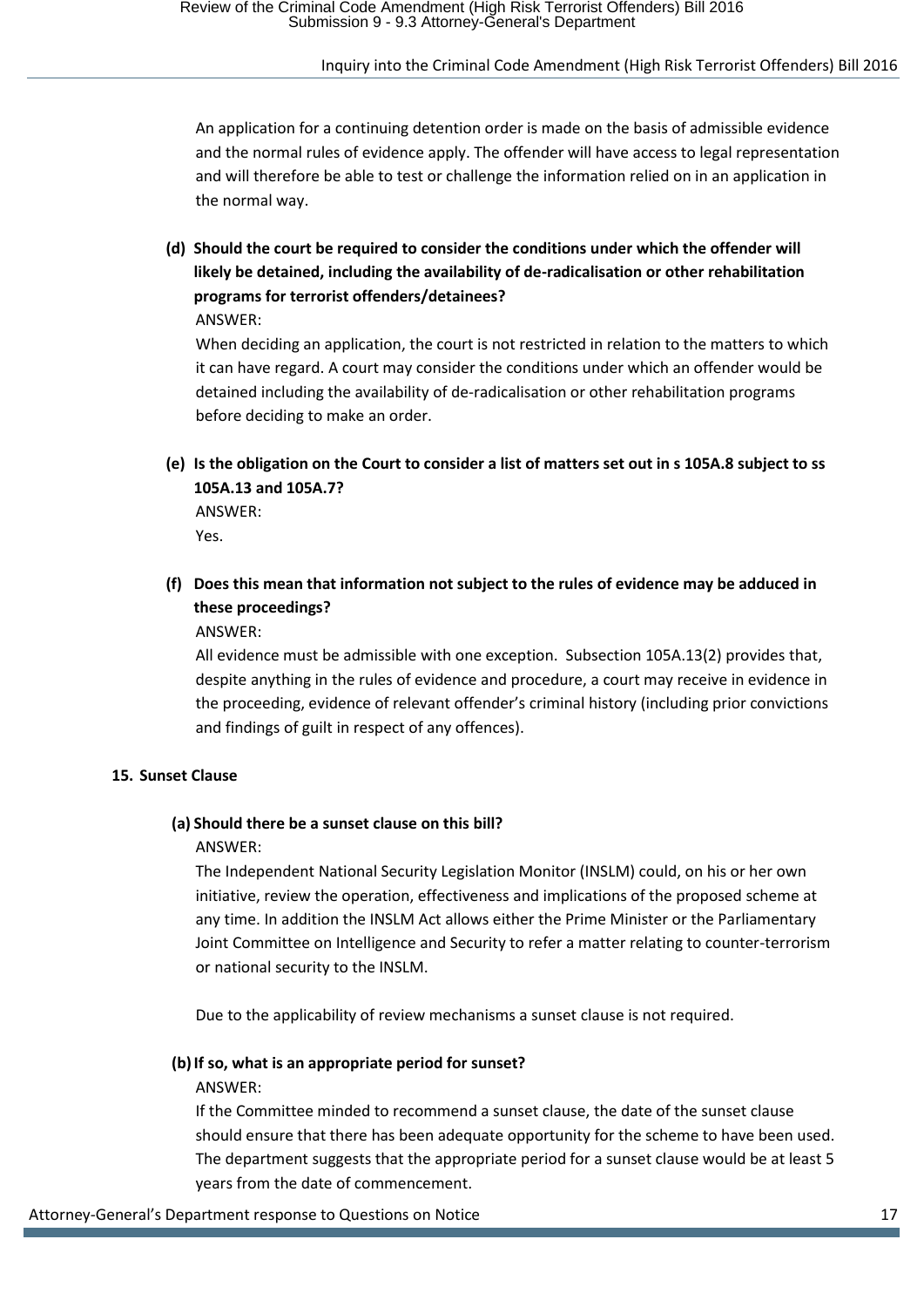#### **16. Review**

### **(a) Should the Court be able to specify a review date sooner than 1 year after the order or review?**

ANSWER:

Upon application by the offender, the court may review the order at any time if it is satisfied there are new facts or circumstances which would justify reviewing the order or it would be in the interests of justice to review the order. The court also has the flexibility to make an order for any period of time up to 3 years. Accordingly, the court can make an order for a shorter period of time if it considers that the risk the offender presents to the community needs to be reconsidered sooner than 1 year.

# **(b) Should the Attorney-General be allowed to make an application to the Supreme Court for review?**

ANSWER:

The Bill does not currently provide for this and it is unclear in what situation this would be required. The purpose of a review is to determine if the offender still presents the relevant risk to the community.

#### **17. Minors**

**(a) The Australian Human Rights Commission has submitted that post-sentence preventative detention of children may be inconsistent with Australia's obligations under international human rights treaties. What is the Department's view?** ANSWER:

Under the proposed scheme, only a person who is 18 years of age or older at the expiration of their head sentence is eligible to be subject to a continuing detention order.

# **(b) Should the continuing detention order regime apply where the original offence was committed by a person under the age of 18, but the offender has reached the age of majority while in prison?**

ANSWER:

Yes. The purpose of the scheme is to ensure the protection of the community. Should an eligible offender be proven to continue to pose an unacceptable risk to the community at the expiry of their head sentence, the offender should continue to be detained to ensure community safety.

#### **(c) Should the court be required to take this into account?**

#### ANSWER:

The Court is not restricted to what matters it may take into account. However, the most important and most relevant consideration is for the court to assess the risk posed by the offender at the expiry of their head sentence, not to examine the original offending conduct which led to their imprisonment.

#### **18. Legal representation**

**(a) Should the bill include provisions allowing the court to order proper funding for the** 

Attorney-General's Department response to Questions on Notice 18 and 18 and 18 and 18 and 18 and 18 and 18 and 18 and 18 and 18 and 18 and 18 and 18 and 18 and 18 and 18 and 18 and 18 and 18 and 18 and 18 and 18 and 18 and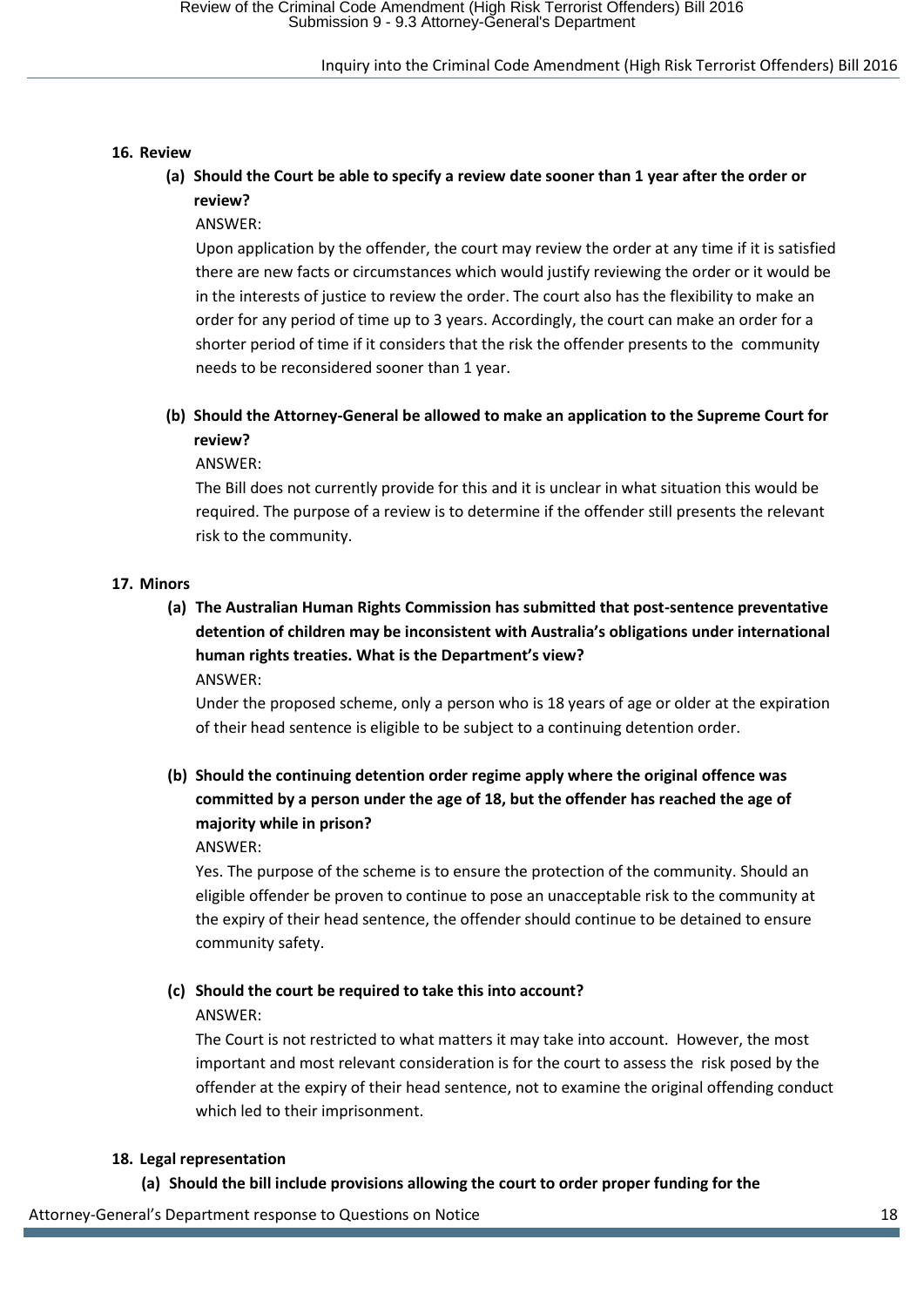### **respondent's legal representation, where the offender cannot self-fund? (b) What would be the resourcing implications of this?**

#### ANSWER:

The Australian Government funds Legal Aid Commissions, under the National Partnership Agreement on Legal Assistance Services (2015-2020), to provide legal assistance to disadvantaged and vulnerable people consistent with the Commonwealth's service priorities.

Over the course of the five-year Agreement, Legal Aid Commissions will receive \$1.07 billion in Commonwealth funding. This funding is available for commissions to provide grants of legal aid for Commonwealth family, civil and criminal law proceedings.

Under the Agreement, the Commonwealth's civil law priorities include assisting people with matters that are likely to have a significant adverse impact on them if not resolved. The Agreement also lists 'people in custody and prisoners' as a priority group for the targeting of services.

Eligibility for legal aid is a matter for Legal Aid Commissions to determine on a case-by-case basis. Legal Aid Commissions are independent statutory bodies that determine eligibility for legal aid and the extent of assistance they provide to individuals. However, providing legal representation for an individual to oppose an application for a continuing detention application would likely be a high priority for commissions, given the potential for an offender's period in detention to be continued for up to three years.

# **(d) Should section 105A.15 of the bill be amended to require documents to be provided to the person's legal representative?**

ANSWER:

No. If an offender is legally represented, the documents can also be provided to the offender's legal representative without a specific requirement in the Bill to do so. Section 105A.15 is intended to ensure that, regardless of whether an offender is legally represented, there is a process for providing documents to an offender who is imprisoned and therefore not easily able to accept personal service of documents.

**(e) Should the court be allowed to adjourn the review hearing to give the offender the opportunity to obtain legal representation or an independent report of any kind or both?** ANSWER:

An offender will be provided with adequate notice to obtain legal representation. Further, the Court has all of its usual powers to manage civil proceedings according to its usual rules, including adjourning proceedings as required.

### **19. General**

**(a) How many people are currently serving a prison sentence and how many have been charged and are currently before the courts, for an offence that falls within the scope of the continuing detention order regime?** ANSWER:

Attorney-General's Department response to Questions on Notice 19 Notice 19 Notice 19 Notice 19 Notice 19 Notice